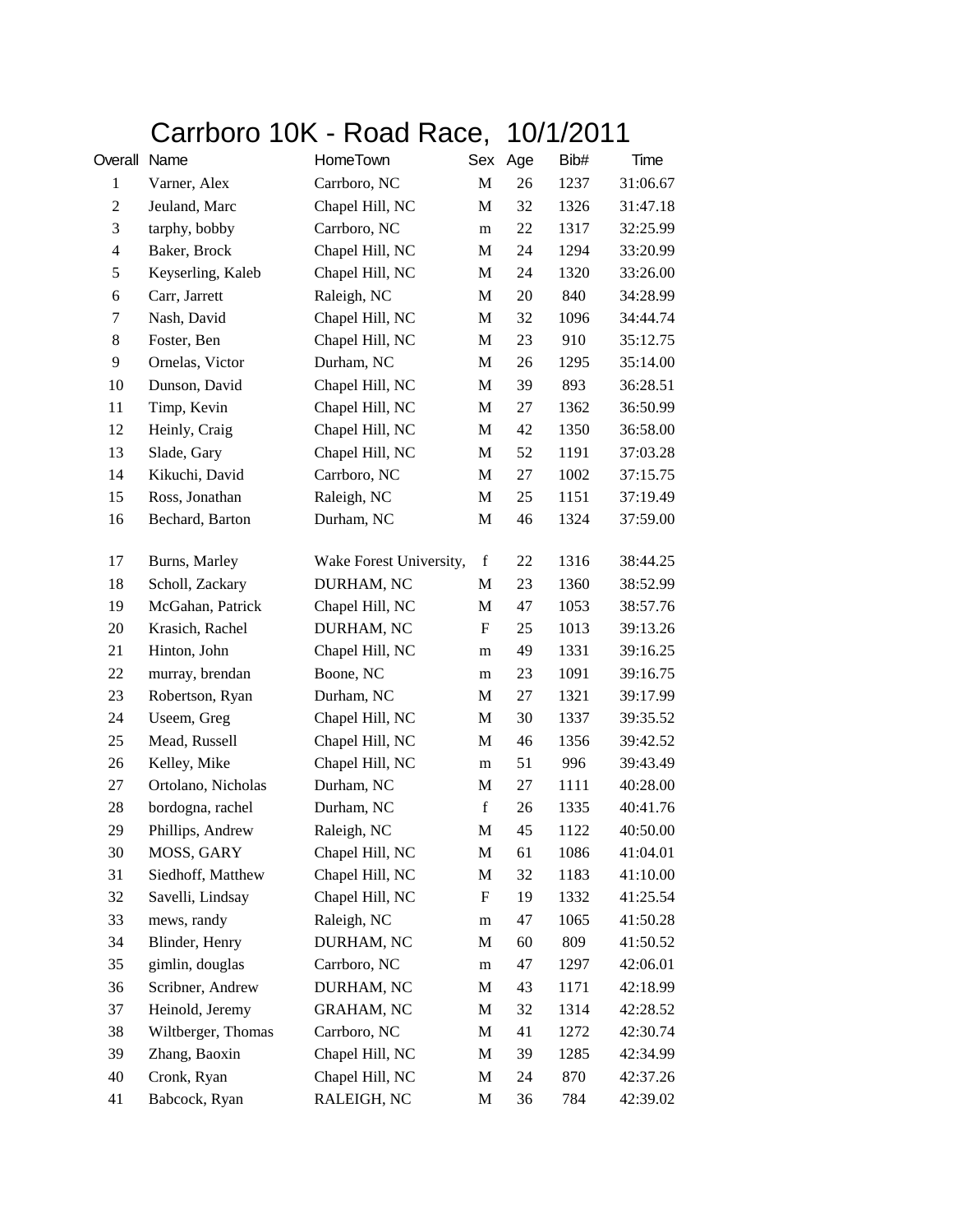| 42     | van Kempen, Klaas     | Chapel Hill, NC   | M                         | 11 | 1234 | 42:41.50 |
|--------|-----------------------|-------------------|---------------------------|----|------|----------|
| 43     | Halchin, Roger        | Mebane, NC        | M                         | 58 | 1298 | 42:48.77 |
| 44     | Savelli, Christian    | Chapel Hill, NC   | $\mathbf M$               | 48 | 1166 | 42:56.49 |
| 45     | Heavner, Whitney      | Chapel Hill, NC   | $\boldsymbol{\mathrm{F}}$ | 27 | 949  | 42:57.25 |
| 46     | hance, elizabeth      | Carrboro, NC      | $\mathbf f$               | 34 | 1359 | 43:04.76 |
| 47     | Cohn, Dov             | Chapel Hill, NC   | M                         | 42 | 854  | 43:05.49 |
| 48     | Grill, Warren         | Chapel Hill, NC   | M                         | 44 | 933  | 43:13.77 |
| 49     | Chabot, Mia           | Durham, NC        | $\boldsymbol{\mathrm{F}}$ | 31 | 843  | 43:18.51 |
| 50     | clodfelter, catherine | Charlotte, NC     | $\mathbf f$               | 24 | 1345 | 43:40.25 |
| 51     | Roberts, Jason        | Hillsborough, NC  | ${\rm m}$                 | 27 | 1144 | 43:46.00 |
| 52     | Gilbert, Craig        | DURHAM, NC        | M                         | 52 | 920  | 43:50.26 |
| 53     | Smith, Bruce          | Fayetteville, NC  | M                         | 48 | 1193 | 44:00.24 |
| 54     | Prabucki, Bernard     | Carrboro, NC      | $\mathbf M$               | 49 | 1128 | 44:08.49 |
| 55     | Voshell, Joe          | Durham, NC        | M                         | 53 | 1243 | 44:14.25 |
| 56     | Gale, w. Patrick      | Carrboro, NC      | $\mathbf M$               | 37 | 913  | 44:26.25 |
| 57     | Nonneman, Randy       | Durham, NC        | M                         | 33 | 1105 | 44:26.78 |
| 58     | Abeles, Oren          | Carrboro, NC      | M                         | 32 | 1323 | 44:35.75 |
| 59     | walker, craig         | Durham, NC        | m                         | 37 | 1247 | 44:49.25 |
| $60\,$ | sellers, don          | Siler City, NC    | M                         | 61 | 1174 | 44:51.75 |
| 61     | Weiler, Tina          | Chapel Hill, NC   | $\boldsymbol{\mathrm{F}}$ | 38 | 1311 | 44:52.76 |
| 62     | Zabel, Becca          | Chapel Hill, NC   | $\boldsymbol{\mathrm{F}}$ | 24 | 1283 | 44:54.74 |
| 63     | Watters, Blake        | Carrboro, NC      | M                         | 28 | 1255 | 45:01.75 |
| 64     | Cunningham, Melissa   | Carrboro, NC      | $\boldsymbol{\mathrm{F}}$ | 32 | 872  | 45:07.26 |
| 65     | Divaris, Kimon        | Chapel Hill, NC   | M                         | 30 | 886  | 45:19.24 |
| 66     | Sisk, Sam             | Chapel Hill, NC   | M                         | 14 | 1189 | 45:27.27 |
| 67     | Ladd Jr, James        | Durham, NC        | M                         | 26 | 1014 | 45:27.49 |
| 68     | Hamilton, Michael     | Chapel Hill, NC   | M                         | 53 | 1349 | 45:30.24 |
| 69     | Douthit, Daniel       | Charlotte, NC     | $\mathbf M$               | 23 | 890  | 45:47.49 |
| 70     | Markham, Anthony      | Sanford, NC       | M                         | 34 | 1041 | 45:49.74 |
| 71     | Chambless, Amy        | Carrboro, NC      | $\boldsymbol{F}$          | 41 | 844  | 45:52.76 |
| 72     | wilkinson, michael    | Mebane, NC        | M                         | 51 | 1302 | 45:53.74 |
| 73     | Lee, Jessica          | Chapel Hill, NC   | F                         | 41 | 1023 | 45:53.99 |
| 74     | Mitchell, Roger       | Carrboro, NC      | M                         | 61 | 1077 | 45:54.50 |
| 75     | Woods, Jennifer       | Chapel Hill, NC   | $\boldsymbol{F}$          | 35 | 1277 | 45:59.00 |
| 76     | Charney, Amy          | Chapel Hill, NC   | F                         | 43 | 1292 | 46:05.49 |
| 77     | Roszell, Chris        | Chapel Hill, NC   | M                         | 25 | 1152 | 46:19.99 |
| 78     | lewis, taber          | Cary, NC          | $\mathbf f$               | 18 | 1357 | 46:20.99 |
| 79     | Kalin, Paul           | Durham, NC        | $\mathbf M$               | 41 | 988  | 46:24.75 |
| 80     | Silva, Hernan         | Durham, NC        | M                         | 47 | 1184 | 46:25.25 |
| 81     | Kohrman, Richard      | Mebane, NC        | M                         | 63 | 1012 | 46:28.01 |
| 82     | Fisher, Jeff          | <b>GRAHAM, NC</b> | M                         | 40 | 908  | 46:29.77 |
| 83     | Woolson, Sandra       | Chapel Hill, NC   | $\boldsymbol{F}$          | 36 | 1373 | 46:33.74 |
| 84     | Sanii, Vahid          | CARY, NC          | M                         | 23 | 1163 | 46:57.27 |
| 85     | Garcia, Ronald        | Chapel Hill, NC   | M                         | 37 | 917  | 46:59.00 |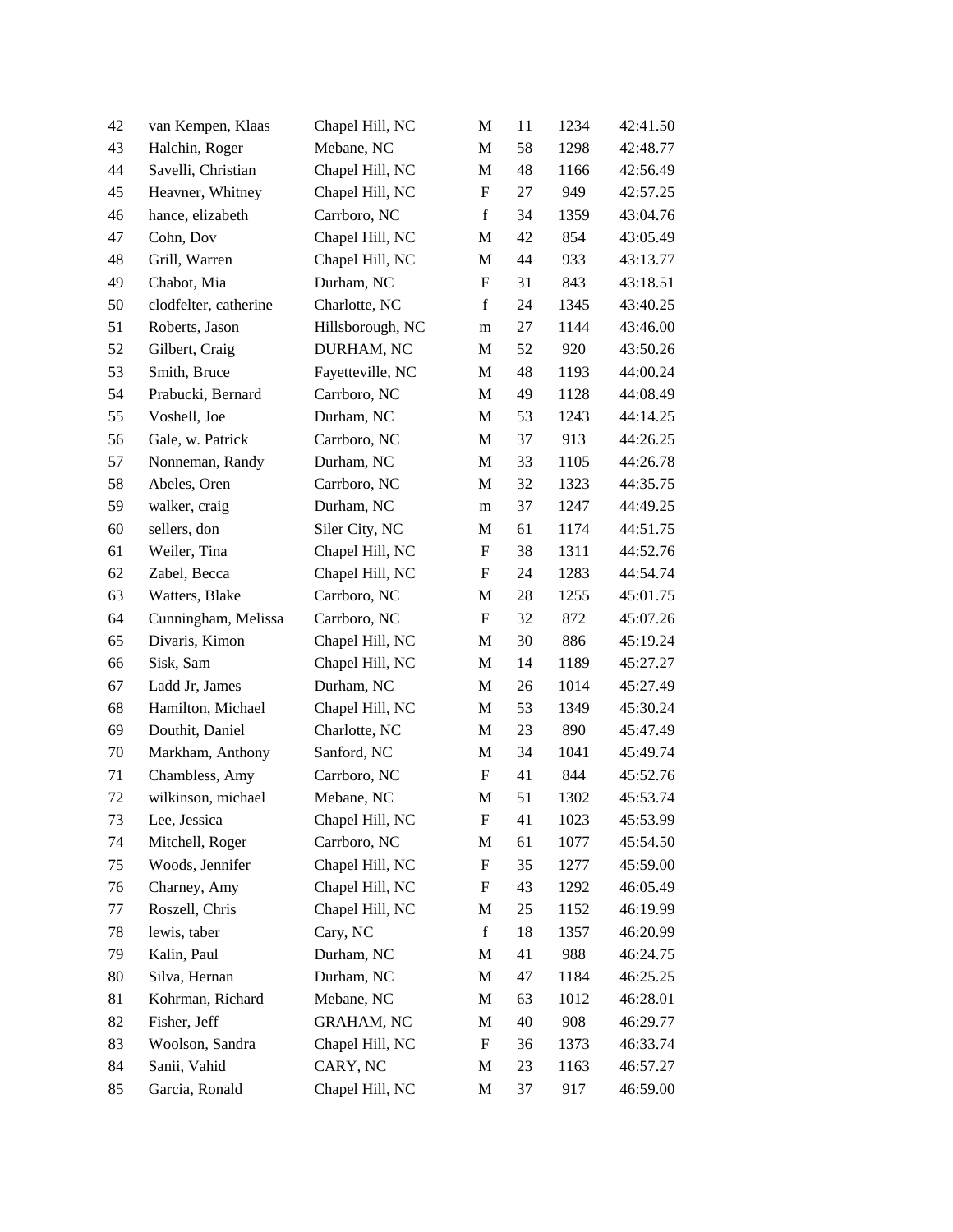| 86  | Payton, Wyn         | Durham, NC       | M                         | 34 | 1119 | 47:05.76 |
|-----|---------------------|------------------|---------------------------|----|------|----------|
| 87  | Shallcross, Meagan  | Chapel Hill, NC  | $\boldsymbol{\mathrm{F}}$ | 22 | 1289 | 47:05.76 |
| 88  | Savage, Eric        | Chapel Hill, NC  | M                         | 41 | 1165 | 47:07.26 |
| 89  | Hetherington, Seth  | Chapel Hill, NC  | m                         | 58 | 953  | 47:08.24 |
| 90  | Bryan, May          | Chapel Hill, NC  | $\boldsymbol{\mathrm{F}}$ | 40 | 830  | 47:08.24 |
| 91  | Chopek, Kenneth     | Mebane, NC       | M                         | 31 | 848  | 47:08.49 |
| 92  | Smith, kimberley    | DURHAM, NC       | F                         | 31 | 1195 | 47:12.75 |
| 93  | McClanahan, Jon     | Durham, NC       | M                         | 33 | 1358 | 47:16.27 |
| 94  | Mangum, Heidi       | Durham, NC       | $\boldsymbol{\mathrm{F}}$ | 34 | 1318 | 47:17.75 |
| 95  | McKay, Daniel       | Carrboro, NC     | M                         | 35 | 1058 | 47:27.25 |
| 96  | Kelley, Drew        | Chapel Hill, NC  | M                         | 31 | 995  | 47:39.26 |
| 97  | Thornton, Meghan    | Pittsboro, NC    | F                         | 26 | 1222 | 47:41.75 |
| 98  | tesser, rachel      | Chapel Hill, NC  | $\mathbf f$               | 39 | 1219 | 47:43.27 |
| 99  | Weeks, Kevin        | Carrboro, NC     | M                         | 47 | 1260 | 47:45.00 |
| 100 | Rider, Aimee        | Chapel Hill, NC  | ${\bf F}$                 | 19 | 1140 | 47:50.00 |
| 101 | Knechtges, Megan    | Apex, NC         | $\boldsymbol{\mathrm{F}}$ | 25 | 1009 | 47:51.24 |
| 102 | Moffatt, Jacob      | Chapel Hill, NC  | M                         | 15 | 1078 | 47:54.74 |
| 103 | Dixon, Bob          | Chapel Hill, NC  | $\mathbf M$               | 52 | 887  | 47:57.49 |
| 104 | Ray, Steven         | Cary, NC         | M                         | 35 | 1131 | 47:58.50 |
| 105 | armando, velasco    | Carrboro, NC     | m                         | 57 | 1348 | 48:03.74 |
| 106 | Merkel, Bill        | Durham, NC       | M                         | 55 | 1343 | 48:05.25 |
| 107 | Desormeau, Marc     | Chapel Hill, NC  | M                         | 41 | 882  | 48:11.50 |
| 108 | Hawley, Benjamin    | Chapel Hill, NC  | $\mathbf M$               | 8  | 947  | 48:11.54 |
| 109 | Mader, John         | Chapel Hill, NC  | M                         | 54 | 1038 | 48:14.25 |
| 110 | Pergolotti, Anthony | Carrboro, NC     | M                         | 34 | 1301 | 48:18.25 |
| 111 | Hussey, Jon         | Chapel Hill, NC  | M                         | 49 | 972  | 48:18.25 |
| 112 | Costa, Meredith     | Carrboro, NC     | F                         | 29 | 862  | 48:19.50 |
| 113 | Blue, Christopher   | Chapel Hill, NC  | M                         | 43 | 810  | 48:20.74 |
| 114 | Alvarez, Alejandra  | Chapel Hill, NC  | $\boldsymbol{\mathrm{F}}$ | 26 | 771  | 48:23.00 |
| 115 | Gillaspy, Thomas    | Raleigh, NC      | M                         | 46 | 922  | 48:33.49 |
| 116 | Grabowski, Chuck    | Chapel Hill, NC  | M                         | 36 | 927  | 48:38.24 |
| 117 | Rountree, Sage      | Carrboro, NC     | F                         | 39 | 1153 | 48:42.75 |
| 118 | Warren, Leigh       | Durham, NC       | F                         | 33 | 1252 | 48:46.26 |
| 119 | Curran, Elizabeth   | Durham, NC       | F                         | 38 | 1338 | 48:50.53 |
| 120 | morningstar, scott  | Carrboro, NC     | ${\rm m}$                 | 46 | 1354 | 48:51.27 |
| 121 | Saussy, Casey       | Chapel Hill, NC  | ${\bf F}$                 | 47 | 1290 | 48:54.29 |
| 122 | escobar, erin       | Carrboro, NC     | $\mathbf f$               | 28 | 1287 | 48:58.28 |
| 123 | Savelli, Katie      | Chapel Hill, NC  | $\mathbf F$               | 46 | 1167 | 49:05.29 |
| 124 | Rackley, Sarah      | Durham, NC       | F                         | 32 | 1336 | 49:05.52 |
| 125 | keil, alexander     | Chapel Hill, NC  | ${\rm m}$                 | 30 | 993  | 49:12.04 |
| 126 | McGregor, Emily     | Hillsborough, NC | F                         | 32 | 1056 | 49:13.04 |
| 127 | Sisler, Laurel      | Chapel Hill, NC  | F                         | 22 | 1190 | 49:15.07 |
| 128 | Wood, Wendy         | Chapel Hill, NC  | $\mathbf f$               | 40 | 1276 | 49:15.28 |
| 129 | caviness, gordon    | Durham, NC       | m                         | 50 | 842  | 49:21.04 |
|     |                     |                  |                           |    |      |          |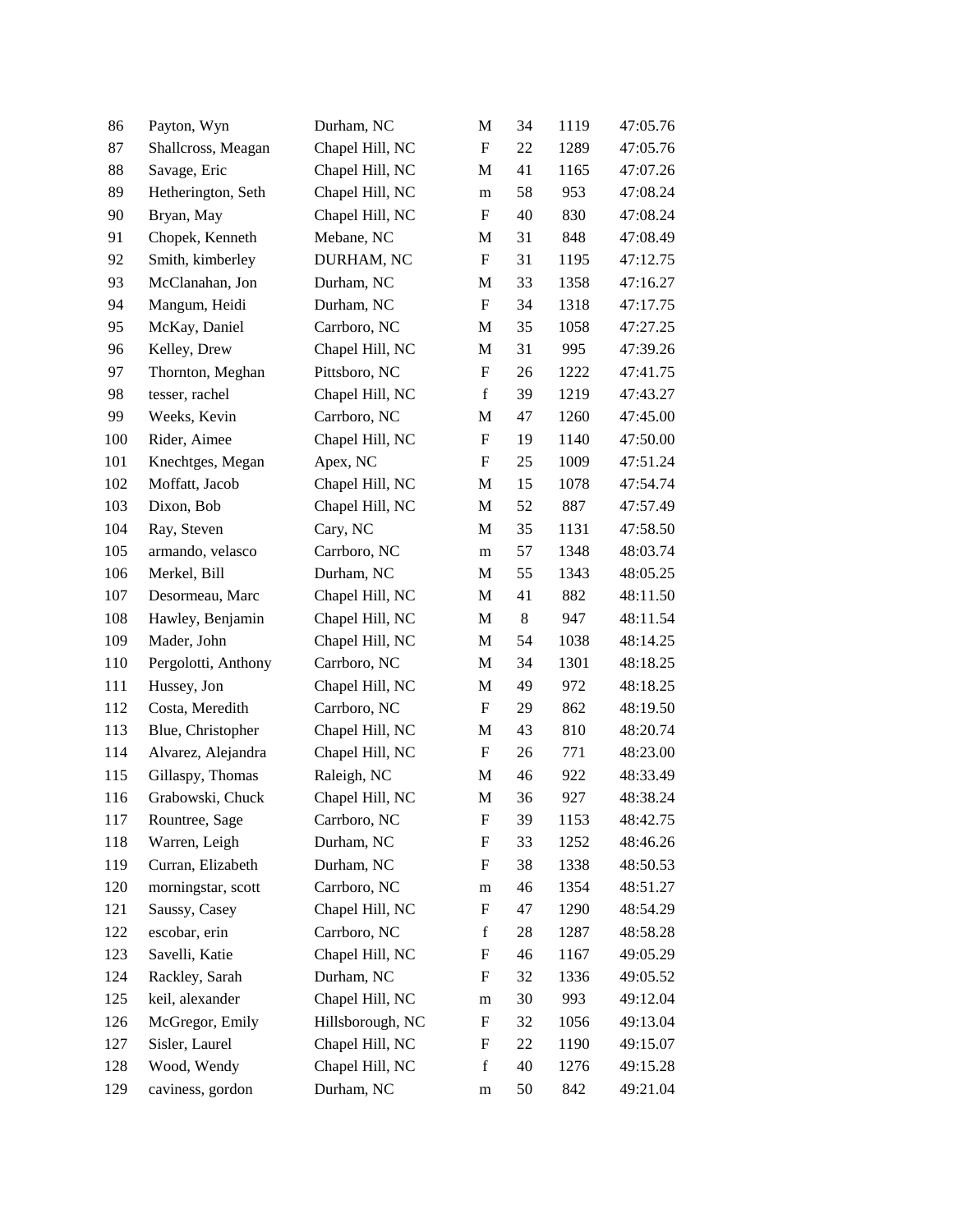| 130 | Ames, Milly                               | Chapel Hill, NC  | F                         | 13 | 772  | 49:21.28 |
|-----|-------------------------------------------|------------------|---------------------------|----|------|----------|
| 131 | Sammon, Larry                             | Chapel Hill, NC  | M                         | 55 | 1365 | 49:23.79 |
| 132 | Clark, Anne                               | Chapel Hill, NC  | $\boldsymbol{\mathrm{F}}$ | 45 | 851  | 49:25.54 |
| 133 | Butt, Craig                               | Durham, NC       | M                         | 36 | 833  | 49:26.55 |
| 134 | Hickerson, Michelle                       | Chapel Hill, NC  | $\boldsymbol{\mathrm{F}}$ | 42 | 954  | 49:34.29 |
| 135 | Williams, Joel                            | Mebane, NC       | M                         | 50 | 1266 | 49:36.27 |
| 136 | martinez-velazquez, rober Chapel Hill, NC |                  | m                         | 32 | 1042 | 49:38.28 |
| 137 | Mills, Michael                            | Durham, NC       | M                         | 30 | 1074 | 49:40.30 |
| 138 | Hotelling, Jim                            | Chapel Hill, NC  | M                         | 64 | 1322 | 49:43.78 |
| 139 | Chesser, Susan                            | Durham, NC       | $\boldsymbol{\mathrm{F}}$ | 48 | 845  | 49:53.28 |
| 140 | Kelly, Buddy                              | Chapel Hill, NC  | M                         | 50 | 998  | 49:57.02 |
| 141 | Meunier, Elizabeth                        | Carrboro, NC     | $\boldsymbol{\mathrm{F}}$ | 33 | 1063 | 50:04.52 |
| 142 | Underwood, Ashley                         | Durham, NC       | $\mathbf F$               | 32 | 1232 | 50:05.80 |
| 143 | Mineer, Mike                              | Bear Creek, NC   | M                         | 43 | 1076 | 50:07.80 |
| 144 | Paslov, Jon                               | Chapel Hill, NC  | M                         | 43 | 1116 | 50:09.78 |
| 145 | Yeingst, Vicky                            | Cary, NC         | F                         | 52 | 1282 | 50:10.28 |
| 146 | Weeks, Cyndy                              | Carrboro, NC     | F                         | 47 | 1259 | 50:12.53 |
| 147 | Crockett, Jason                           | DURHAM, NC       | M                         | 35 | 869  | 50:19.78 |
| 148 | Beatty, Brian                             | Carrboro, NC     | M                         | 48 | 798  | 50:21.30 |
| 149 | Plymale, John                             | Unknown, NA      | M                         | 47 | 1355 | 50:24.04 |
| 150 | Sullivan, Lauren                          | Durham, NC       | F                         | 21 | 1206 | 50:25.04 |
| 151 | Christian, Holly                          | Chapel Hill, NC  | F                         | 60 | 1296 | 50:25.77 |
| 152 | Sutherland, Richard                       | Chapel Hill, NC  | M                         | 52 | 1210 | 50:29.29 |
| 153 | Christine, Sandra                         | Raleigh, NC      | F                         | 49 | 850  | 50:30.30 |
| 154 | Hollmann, Lena                            | Cary, NC         | $\boldsymbol{\mathrm{F}}$ | 60 | 959  | 50:30.79 |
| 155 | DeWitt, Martin                            | Raleigh, NC      | M                         | 22 | 883  | 50:33.81 |
| 156 | Riek, Jim (Remus Trailhe: Carrboro, NC    |                  | M                         | 46 | 1142 | 50:33.81 |
| 157 | Hope, Heather                             | Morrisville, NC  | F                         | 24 | 962  | 50:34.28 |
| 158 | Keefer, Joseph                            | Chapel Hill, NC  | $\mathbf M$               | 64 | 991  | 50:36.29 |
| 159 | Davis, Sonia                              | Chapel Hill, NC  | $\boldsymbol{\mathrm{F}}$ | 45 | 878  | 50:39.80 |
| 160 | Thomas, Jody                              | Chapel Hill, NC  | M                         | 40 | 1221 | 50:40.04 |
| 161 | Harris, Jerry                             | DURHAM, NC       | $\mathbf M$               | 71 | 1333 | 50:43.27 |
| 162 | Tyll, David                               | Hillsborough, NC | M                         | 37 | 1230 | 50:44.53 |
| 163 | Suedekum, John                            | Raleigh, NC      | M                         | 27 | 1205 | 50:44.54 |
| 164 | Lucente, Steve                            | Carrboro, NC     | M                         | 50 | 1030 | 50:51.30 |
| 165 | Reisinger, Deb                            | Chapel Hill, NC  | F                         | 42 | 1136 | 50:52.29 |
| 166 | Zangari, Lauren                           | Chapel Hill, NC  | F                         | 25 | 1284 | 50:57.78 |
| 167 | Hunter, Sam                               | Durham, NC       | M                         | 30 | 971  | 51:01.03 |
| 168 | Goodnight, Bill                           | Carrboro, NC     | M                         | 42 | 924  | 51:02.77 |
| 169 | Shubert, Tiffany                          | Chapel Hill, NC  | $\mathbf F$               | 41 | 1179 | 51:04.02 |
| 170 | Jackson, Forrest                          | Durham, NC       | M                         | 17 | 979  | 51:07.78 |
| 171 | Kelly, Abby                               | Chapel Hill, NC  | $\boldsymbol{\mathrm{F}}$ | 26 | 997  | 51:08.05 |
| 172 | Vann Jr., William                         | Chapel Hill, NC  | M                         | 63 | 1236 | 51:08.29 |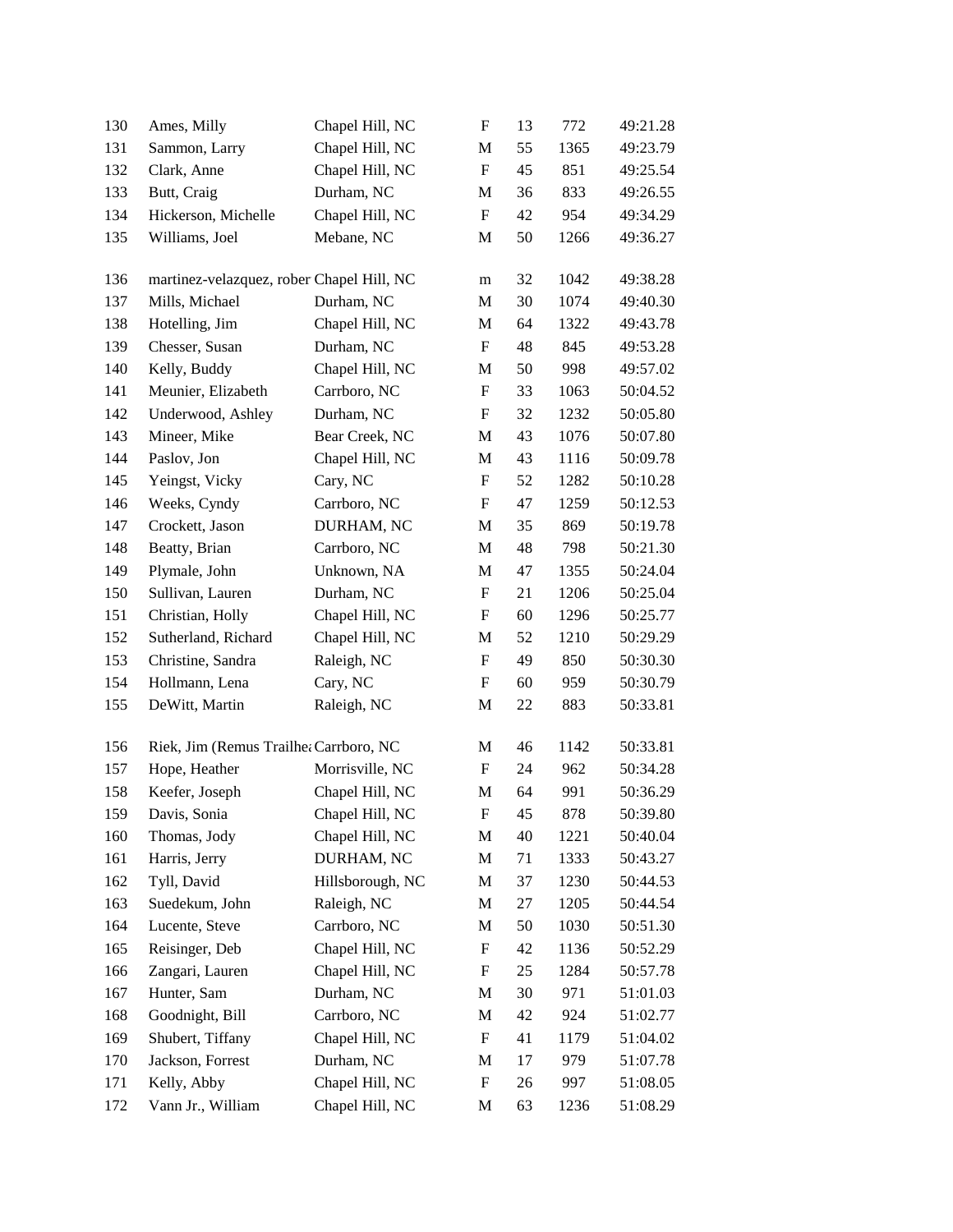| 173 | Luck, Mitchell        | Durham, NC            | M                         | 38 | 1031 | 51:09.81 |
|-----|-----------------------|-----------------------|---------------------------|----|------|----------|
| 174 | Reebye, Uday          | Durham, NC            | M                         | 37 | 1134 | 51:10.02 |
| 175 | Blanchette, Daniel    | Hillsborough, NC      | M                         | 45 | 808  | 51:11.78 |
| 176 | meunier, thomas       | Carrboro, NC          | m                         | 34 | 1064 | 51:16.77 |
| 177 | Lee, Jennifer         | Chapel Hill, NC       | F                         | 28 | 1022 | 51:17.30 |
| 178 | Byrd, Noah            | Durham, NC            | M                         | 39 | 835  | 51:22.03 |
| 179 | Wannop, George        | Broadway, NC          | M                         | 47 | 1250 | 51:22.77 |
| 180 | Eanes, Ashley         | Hillsborough, NC      | M                         | 38 | 895  | 51:25.78 |
| 181 | MATESANZ, JORGE       | ALBION, RI            | $\mathbf M$               | 60 | 1045 | 51:27.77 |
| 182 | Rives, Don            | Chapel Hill, NC       | M                         | 50 | 1143 | 51:29.02 |
| 183 | Lewis, Sundae         | Cary, NC              | $\boldsymbol{\mathrm{F}}$ | 44 | 1024 | 51:33.53 |
| 184 | lang, michael         | Chapel Hill, NC       | M                         | 23 | 1016 | 51:33.78 |
| 185 | Mineer, Joyce         | Bear Creek, NC        | $\boldsymbol{\mathrm{F}}$ | 45 | 1075 | 51:34.77 |
| 186 | Roe, Laura            | Chapel Hill, NC       | F                         | 38 | 1145 | 51:34.79 |
| 187 | Rider, Wayne          | Fayetteville, NC      | M                         | 45 | 1141 | 51:35.04 |
| 188 | selenski, carolyn     | Durham, NC            | $\mathbf f$               | 34 | 1370 | 51:37.02 |
| 189 | Kay, Kevin            | Carrboro, NC          | M                         | 34 | 990  | 51:37.28 |
| 190 | Morgan, Brian         | Durham, NC            | M                         | 35 | 1081 | 51:38.27 |
| 191 | nestor, cyril         | Durham, NC            | M                         | 41 | 1100 | 51:39.53 |
| 192 | carlstein, joey       | Chapel Hill, NC       | m                         | 15 | 1313 | 51:40.29 |
| 193 | Whitmire, Tim         | Cary, NC              | M                         | 50 | 1264 | 51:48.79 |
| 194 | Lazorko, Catherine    | Carrboro, NC          | F                         | 47 | 1019 | 51:50.02 |
| 195 | Bixby, Elaine         | <b>BURLINGTON, NC</b> | F                         | 37 | 806  | 51:53.80 |
| 196 | Barbour, Todd         | Chapel Hill, NC       | M                         | 42 | 793  | 51:53.81 |
| 197 | Conteh, Laurie        | Mebane, NC            | F                         | 30 | 1366 | 51:53.82 |
| 198 | Allen, Jeffery        | Hillsborough, NC      | M                         | 45 | 770  | 51:54.78 |
| 199 | Davidian, Dave        | Durham, NC            | M                         | 40 | 875  | 51:56.54 |
| 200 | Blake, John           | Chapel Hill, NC       | M                         | 53 | 1371 | 51:57.78 |
| 201 | Davis, Edward         | Chapel Hill, NC       | M                         | 66 | 877  | 51:59.02 |
| 202 | Mouw, Sheri           | Chapel Hill, NC       | $\boldsymbol{F}$          | 43 | 1088 | 51:59.77 |
| 203 | Miller, Tim           | DURHAM, NC            | M                         | 38 | 1072 | 52:02.30 |
| 204 | knox, beth ann        | Chapel Hill, NC       | $\mathbf f$               | 25 | 1011 | 52:03.28 |
| 205 | Dimitrov, Dimitar     | Durham, NC            | M                         | 34 | 884  | 52:09.54 |
| 206 | Smith, William        | Durham, NC            | M                         | 29 | 1197 | 52:10.53 |
| 207 | Thiessen, Antje       | Carrboro, NC          | F                         | 34 | 1304 | 52:10.54 |
| 208 | Hoover, Kyle          | Chapel Hill, NC       | F                         | 27 | 961  | 52:14.53 |
| 209 | Hemmerdinger, Katrina | Mebane, NC            | F                         | 46 | 951  | 52:17.54 |
| 210 | Knight, Larry         | Hillsborough, NC      | M                         | 68 | 1010 | 52:18.79 |
| 211 | gooden, dana          | Hillsborough, NC      | F                         | 45 | 1303 | 52:20.03 |
| 212 | Merron, Jeffrey       | Chapel Hill, NC       | M                         | 49 | 1062 | 52:22.29 |
| 213 | <b>BAKER</b> , Mike   | Chapel Hill, NC       | M                         | 29 | 787  | 52:25.03 |
| 214 | Bader, Matt           | DURHAM, NC            | M                         | 28 | 785  | 52:25.54 |
| 215 | murray, michael       | Chapel Hill, NC       | m                         | 49 | 1093 | 52:25.80 |
| 216 | Retsch-Bogart, George | Chapel Hill, NC       | M                         | 59 | 1137 | 52:30.05 |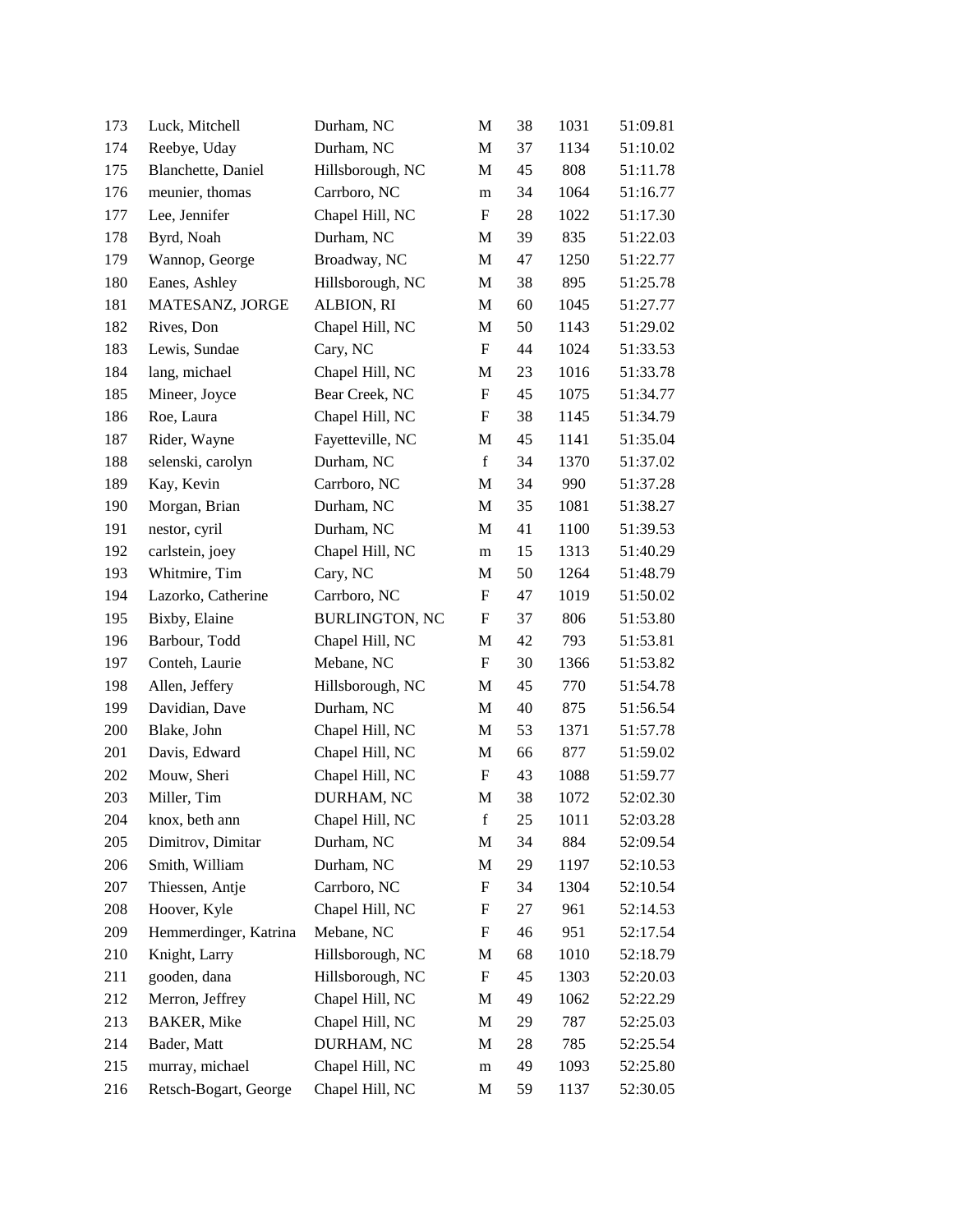| 217 | Patton, Steven                         | Zebulon, NC      | M                         | 20 | 1117 | 52:35.78 |
|-----|----------------------------------------|------------------|---------------------------|----|------|----------|
| 218 | Childs, Paige                          | Chapel Hill, NC  | F                         | 33 | 847  | 52:37.79 |
| 219 | Carlstein, Ed                          | Chapel Hill, NC  | M                         | 53 | 1312 | 52:44.05 |
| 220 | Coulter, Mark                          | Chapel Hill, NC  | $\mathbf M$               | 53 | 864  | 52:45.54 |
| 221 | lensch, eric                           | Chapel Hill, NC  | m                         | 40 | 1325 | 52:54.03 |
| 222 | Kinyamu, Harriet                       | Cary, NC         | $\boldsymbol{\mathrm{F}}$ | 46 | 1328 | 52:55.05 |
| 223 | Kelly, Jim                             | Chapel Hill, NC  | M                         | 26 | 999  | 52:55.55 |
| 224 | Porter, Greg                           | Carrboro, NC     | M                         | 49 | 1124 | 52:57.55 |
| 225 | Shortino, Stephanie                    | Chapel Hill, NC  | F                         | 20 | 1178 | 52:59.54 |
| 226 | Unger, Fabiula                         | Durham, NC       | F                         | 34 | 1340 | 53:01.29 |
| 227 | kittredge, claudia                     | Chapel Hill, NC  | $\boldsymbol{\mathrm{F}}$ | 41 | 1003 | 53:02.29 |
| 228 | Lopez, Destiny                         | Carrboro, NC     | F                         | 36 | 1029 | 53:03.54 |
| 229 | Tullo, John                            | Chapel Hill, NC  | M                         | 53 | 1228 | 53:05.81 |
| 230 | Sarratt, Wendy                         | Chapel Hill, NC  | F                         | 38 | 1164 | 53:06.05 |
| 231 | Phillips, Joanne                       | Raleigh, NC      | F                         | 46 | 1123 | 53:07.05 |
| 232 | Cavanaugh, Mark                        | Chapel Hill, NC  | m                         | 38 | 841  | 53:09.54 |
| 233 | Cannon, Laura                          | Chapel Hill, NC  | F                         | 25 | 1329 | 53:12.02 |
| 234 | Allen, Blake                           | Chapel Hill, NC  | F                         | 31 | 769  | 53:14.52 |
| 235 | wares, amy                             | Carrboro, NC     | $\mathbf f$               | 38 | 1251 | 53:15.29 |
| 236 | Grill, Carson                          | Chapel Hill, NC  | M                         | 14 | 931  | 53:20.79 |
| 237 | Yeingst, Dan                           | Cary, NC         | M                         | 57 | 1280 | 53:22.55 |
| 238 | Voshell, Erica                         | Durham, NC       | F                         | 24 | 1242 | 53:30.28 |
| 239 | dondero, emily                         | Pittsboro, NC    | F                         | 27 | 889  | 53:34.03 |
| 240 | willis, chris                          | Chapel Hill, NC  | m                         | 23 | 1327 | 53:38.27 |
| 241 | Jones Sr., Michael                     | Durham, NC       | M                         | 51 | 985  | 53:40.54 |
| 242 | panning, amanda                        | Hillsborough, NC | $\mathbf f$               | 35 | 1113 | 53:41.29 |
| 243 | Panning, Matt                          | Hillsborough, NC | M                         | 34 | 1114 | 53:41.30 |
| 244 | Orr, Catherine                         | Carrboro, NC     | F                         | 28 | 1110 | 53:41.54 |
| 245 | Gordek, Harper                         | Durham, NC       | M                         | 34 | 926  | 53:50.54 |
| 246 | Caron, Whitney                         | Carrboro, NC     | F                         | 26 | 839  | 53:54.52 |
| 247 | Commander, Clayton                     | Chapel Hill, NC  | M                         | 29 | 858  | 53:56.78 |
| 248 | MacLean, Elizabeth                     | Chapel Hill, NC  | F                         | 25 | 1035 | 53:57.53 |
| 249 | Davis, Anna                            | manteo, NC       | F                         | 29 | 876  | 54:05.04 |
| 250 | Hardy, Ralph                           | Chapel Hill, NC  | M                         | 51 | 940  | 54:07.79 |
| 251 | Berrien, Kate                          | Hillsborough, NC | F                         | 42 | 1315 | 54:16.29 |
| 252 | Spagnardi, Bill                        | DURHAM, NC       | M                         | 38 | 1199 | 54:32.28 |
| 253 | Noe, Lawrence                          | Chapel Hill, NC  | M                         | 52 | 1103 | 54:35.80 |
| 254 | Berggren, Erica                        | Philadelphia, PA | F                         | 35 | 804  | 54:36.03 |
| 255 | long, sara                             | Carrboro, NC     | F                         | 27 | 1028 | 54:47.78 |
| 256 | frye, lindsey                          | Charlotte, NC    | $\mathbf f$               | 22 | 1344 | 54:48.02 |
| 257 | Smith, Danielle                        | Durham, NC       | F                         | 30 | 1194 | 54:55.53 |
| 258 | Felton, Ashley                         | Raleigh, NC      | F                         | 23 | 902  | 54:56.77 |
| 259 | Lindley, Maya                          | Chapel Hill, NC  | F                         | 34 | 1026 | 54:56.80 |
| 260 | Brewer-Jensen, Katherine Snow Camp, NC |                  | F                         | 42 | 824  | 54:58.54 |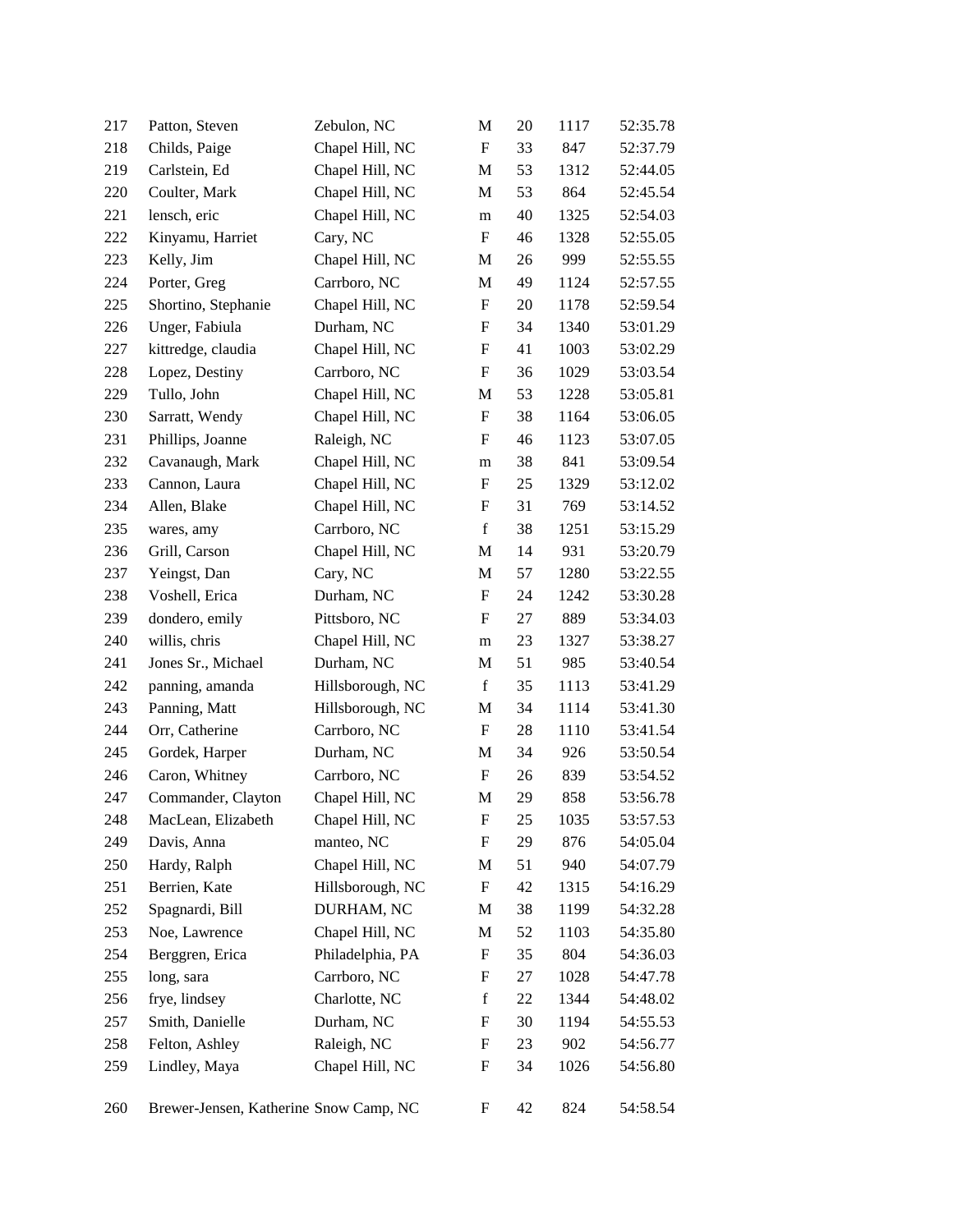| 261 | Dodson, Christy       | Chapel Hill, NC   | $\boldsymbol{\mathrm{F}}$ | 38 | 888  | 55:03.02 |
|-----|-----------------------|-------------------|---------------------------|----|------|----------|
| 262 | dieringer, megan      | Chapel Hill, NC   | $\mathbf f$               | 25 | 1288 | 55:06.54 |
| 263 | Adams, Brian          | Mebane, NC        | M                         | 28 | 764  | 55:10.03 |
| 264 | Link, Tracy           | Carrboro, NC      | $\boldsymbol{\mathrm{F}}$ | 42 | 1027 | 55:11.05 |
| 265 | HOMES, leslie         | Raleigh, NC       | F                         | 58 | 960  | 55:12.28 |
| 266 | Schreiber, Eric       | Durham, NC        | M                         | 41 | 1170 | 55:12.29 |
| 267 | Shull, DeeDee         | Chapel Hill, NC   | F                         | 48 | 1181 | 55:12.54 |
| 268 | Superak, Peter        | Carrboro, NC      | M                         | 55 | 1208 | 55:13.54 |
| 269 | Brennan, James        | State College, PA | M                         | 33 | 821  | 55:14.79 |
| 270 | Beetham, Jodi         | Chapel Hill, NC   | $\boldsymbol{\mathrm{F}}$ | 44 | 800  | 55:30.05 |
| 271 | Godsey, Tim           | Chapel Hill, NC   | M                         | 50 | 923  | 55:33.53 |
| 272 | Carey, Erin           | Chapel Hill, NC   | F                         | 30 | 838  | 55:35.05 |
| 273 | Moore, Heather        | Hillsborough, NC  | $\mathbf f$               | 34 | 1079 | 55:35.55 |
| 274 | Ashe, Jennifer        | Durham, NC        | F                         | 38 | 780  | 55:43.04 |
| 275 | Campbell, Jeness      | Durham, NC        | F                         | 41 | 836  | 55:49.04 |
| 276 | Myers, Valerie        | Burlington, NC    | F                         | 44 | 1361 | 55:49.77 |
| 277 | Bronson, Jessica      | Hillsborough, NC  | F                         | 33 | 826  | 55:53.28 |
| 278 | Sellers, Amanda       | Chapel Hill, NC   | F                         | 25 | 1173 | 55:59.04 |
| 279 | Hails, Richard        | Chapel Hill, NC   | M                         | 59 | 936  | 56:05.79 |
| 280 | rua, megan            | Chapel Hill, NC   | $\mathbf f$               | 27 | 1156 | 56:10.79 |
| 281 | dye, rebecca          | Chapel Hill, NC   | F                         | 40 | 894  | 56:22.04 |
| 282 | Shaffer, Donald       | Chapel Hill, NC   | M                         | 55 | 1177 | 56:22.06 |
| 283 | Cox, John             | <b>GRAHAM, NC</b> | M                         | 41 | 867  | 56:23.80 |
| 284 | Collis, Erica         | Carrboro, NC      | F                         | 35 | 855  | 56:28.28 |
| 285 | Collis, Stewart       | Chapel Hill, NC   | M                         | 43 | 856  | 56:28.55 |
| 286 | Sanii, Amir           | CARY, NC          | M                         | 20 | 1162 | 56:30.79 |
| 287 | Towe, Elizabeth       | Carrboro, NC      | F                         | 45 | 1226 | 56:32.03 |
| 288 | Cupitt, Howard        | DURHAM, NC        | M                         | 69 | 1305 | 56:32.04 |
| 289 | Kleinhammes, Alfred   | Chapel Hill, NC   | $\mathbf M$               | 60 | 1006 | 56:35.78 |
| 290 | Galloway, Beth        | Chapel Hill, NC   | F                         | 36 | 914  | 56:35.80 |
| 291 | Harris, Shannon       | Chapel Hill, NC   | F                         | 37 | 943  | 56:35.82 |
| 292 | Bavin, Kate           | Chapel Hill, NC   | F                         | 31 | 795  | 56:36.30 |
| 293 | Hesse, Marcus         | Chapel Hill, NC   | M                         | 25 | 952  | 56:37.79 |
| 294 | Bavin, Nick           | Chapel Hill, NC   | M                         | 31 | 796  | 56:46.52 |
| 295 | Berkowitz, Cara       | Chapel Hill, NC   | F                         | 28 | 805  | 56:47.02 |
| 296 | ROSARIO, GLORIA       | Raleigh, NC       | F                         | 35 | 1148 | 56:52.78 |
| 297 | Madden, Michael       | Chapel Hill, NC   | M                         | 56 | 1037 | 56:55.27 |
| 298 | Matthews, David       | Carrboro, NC      | M                         | 35 | 1046 | 56:56.29 |
| 299 | Johnson, Tina         | Durham, NC        | F                         | 44 | 983  | 56:59.03 |
| 300 | Surh, Jerry           | Carrboro, NC      | M                         | 72 | 1209 | 57:04.54 |
| 301 | Archer, Isabella      | Chapel Hill, NC   | F                         | 22 | 777  | 57:07.79 |
| 302 | reddington, krista    | Hillsborough, NC  | F                         | 37 | 1132 | 57:11.29 |
| 303 | Brewer-Jensen, Hannah | Snow Camp, NC     | F                         | 17 | 823  | 57:12.03 |
| 304 | Chesser, William      | Durham, NC        | M                         | 48 | 846  | 57:14.54 |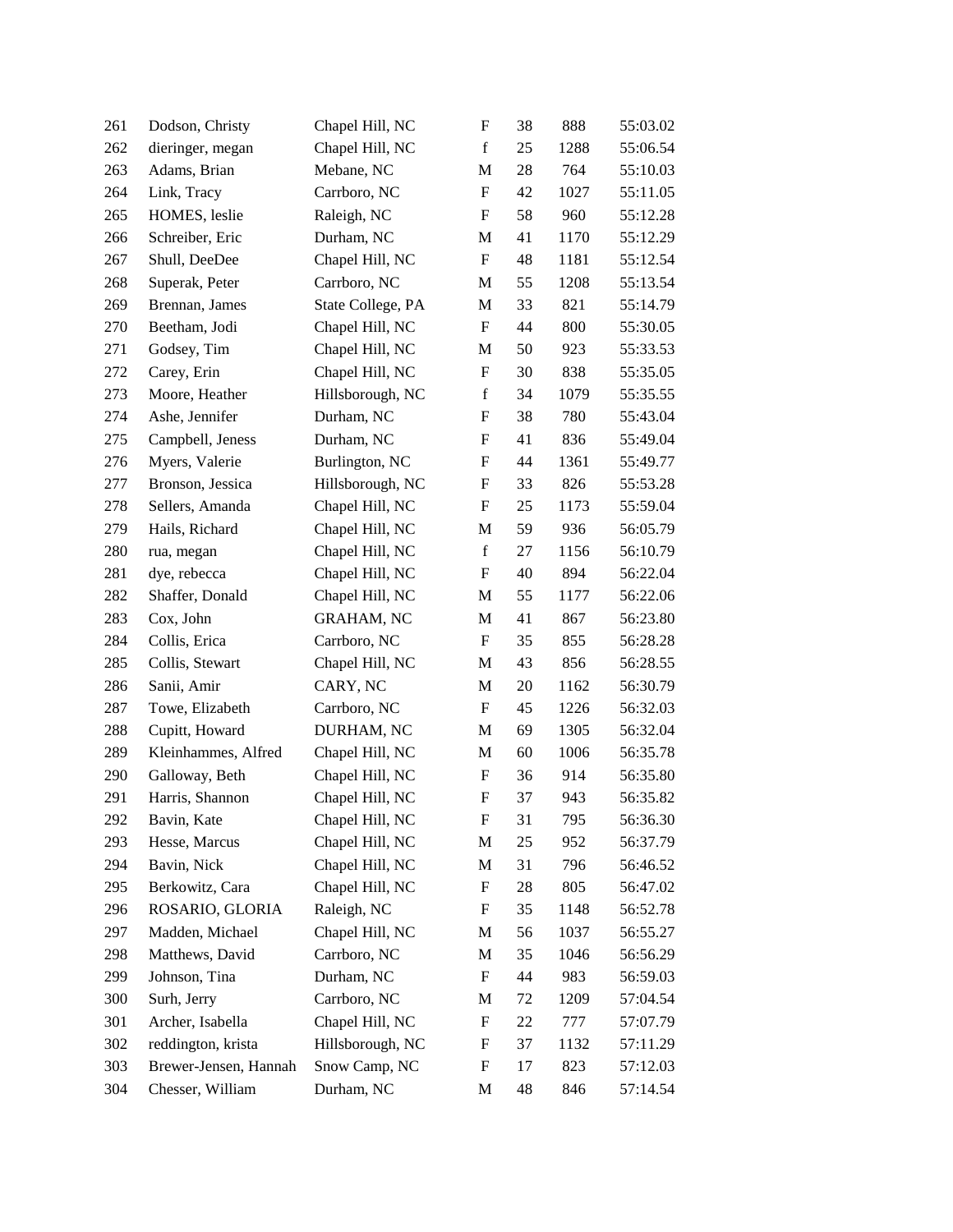| 305 | Huemmer, Matt           | Chapel Hill, NC     | M                         | 45 | 967  | 57:14.55 |
|-----|-------------------------|---------------------|---------------------------|----|------|----------|
| 306 | Klofstad, Casey         | Durham, NC          | M                         | 34 | 1008 | 57:15.57 |
| 307 | Goolsby, Rachel         | Pittsboro, NC       | F                         | 38 | 925  | 57:15.81 |
| 308 | Irvin, Margaret         | Durham, NC          | F                         | 29 | 978  | 57:19.29 |
| 309 | Lundy, Abigail          | Durham, NC          | F                         | 28 | 1034 | 57:19.52 |
| 310 | gentry, chip            | Chapel Hill, NC     | m                         | 55 | 1300 | 57:21.30 |
| 311 | Brandes, Scott          | Chapel Hill, NC     | M                         | 40 | 819  | 57:22.02 |
| 312 | Vazquez, Elizabeth      | Carrboro, NC        | $\boldsymbol{\mathrm{F}}$ | 29 | 1238 | 57:22.29 |
| 313 | Cook, Philip            | Chapel Hill, NC     | M                         | 64 | 861  | 57:22.78 |
| 314 | Whilden, Blakely        | Chapel Hill, NC     | $\boldsymbol{\mathrm{F}}$ | 27 | 1263 | 57:23.53 |
| 315 | Grill, Julie            | Chapel Hill, NC     | $\boldsymbol{\mathrm{F}}$ | 47 | 932  | 57:25.53 |
| 316 | Acuff, Molly            | Chapel Hill, NC     | F                         | 20 | 763  | 57:34.28 |
| 317 | Meyer, Jaye             | Chapel Hill, NC     | F                         | 50 | 1066 | 57:44.04 |
| 318 | Anderson, Rindy         | Durham, NC          | F                         | 40 | 774  | 57:44.06 |
| 319 | Evans, Amanda           | Pittsboro, NC       | F                         | 37 | 899  | 57:45.04 |
| 320 | Huemmer, Melissa        | Chapel Hill, NC     | $\boldsymbol{\mathrm{F}}$ | 43 | 969  | 57:46.53 |
| 321 | Syal, Rishi             | Chapel Hill, NC     | M                         | 35 | 1213 | 57:49.53 |
| 322 | samulski, gwendolyn     | Hillsborough, NC    | $\mathbf f$               | 39 | 1307 | 57:50.79 |
| 323 | holder, kaye            | Raleigh, NC         | $\mathbf f$               | 62 | 1341 | 57:52.77 |
| 324 | Swanson, Jeff           | Chapel Hill, NC     | M                         | 34 | 1212 | 57:54.79 |
| 325 | Murrah, Valerie         | Chapel Hill, NC     | $\boldsymbol{\mathrm{F}}$ | 60 | 1090 | 57:57.53 |
| 326 | Hutchins, Alison        | RALEIGH, NC         | F                         | 28 | 973  | 58:00.78 |
| 327 | Shultz, Allison         | Hillsborough, NC    | F                         | 30 | 1182 | 58:01.04 |
| 328 | House, Myles            | Carrboro, NC        | F                         | 13 | 965  | 58:11.04 |
| 329 | Deleruyelle, Gregory    | Raleigh, NC         | M                         | 38 | 881  | 58:21.28 |
| 330 | koontz, madeus          | DURHAM, NC          | m                         | 34 | 1364 | 58:32.30 |
|     |                         |                     |                           |    |      |          |
| 331 | DiSantostefano, Rachael | Chapel Hill, NC     | F                         | 41 | 885  | 58:33.05 |
| 332 | Eyler, Megan            | Carrboro, NC        | F                         | 25 | 900  | 58:37.56 |
| 333 | kirschbrown, justin     | Chapel Hill, NC     | m                         | 28 | 1372 | 58:37.56 |
| 334 | Pounds, Tk              | Raleigh, NC         | M                         | 39 | 1126 | 58:41.79 |
| 335 | Eldred, Tracy           | Carrboro, NC        | $\mathbf{F}$              | 41 | 896  | 58:47.79 |
| 336 | Fiorito, Agustin        | Chapel Hill, NC     | M                         | 12 | 906  | 58:47.79 |
| 337 | Ghio, Andrew            | Chapel Hill, NC     | M                         | 56 | 919  | 58:49.53 |
| 338 | Sewall, Kendra          | Chapel Hill, NC     | F                         | 33 | 1176 | 58:56.78 |
| 339 | Wilson, Brian           | Chapel Hill, NC     | M                         | 37 | 1271 | 58:56.79 |
| 340 | McDougal, Kat           | Chapel Hill, NC     | $\boldsymbol{\mathrm{F}}$ | 27 | 1051 | 59:26.05 |
| 341 | Fiorito, Agustin        | Chapel Hill, NC     | M                         | 40 | 907  | 59:31.27 |
| 342 | Miller, David           | Durham, NC          | M                         | 41 | 1070 | 59:33.03 |
| 343 | Balfour, James          | Mebane, NC          | M                         | 41 | 791  | 59:35.28 |
| 344 | Anderson, Sheelagh      | Chapel Hill, NC     | $\boldsymbol{\mathrm{F}}$ | 64 | 775  | 59:37.79 |
| 345 | Bedford, James          | Chapel Hill, NC     | M                         | 26 | 799  | 59:50.04 |
| 346 | Bronson, Samuel         | Mebane, NC          | M                         | 68 | 827  | 59:51.04 |
| 347 | Simpson, Tracy          | Durham, NC          | F                         | 42 | 1186 | 59:54.29 |
| 348 | Yeingst, Jim            | Sinking Springs, PA | M                         | 54 | 1281 | 59:57.02 |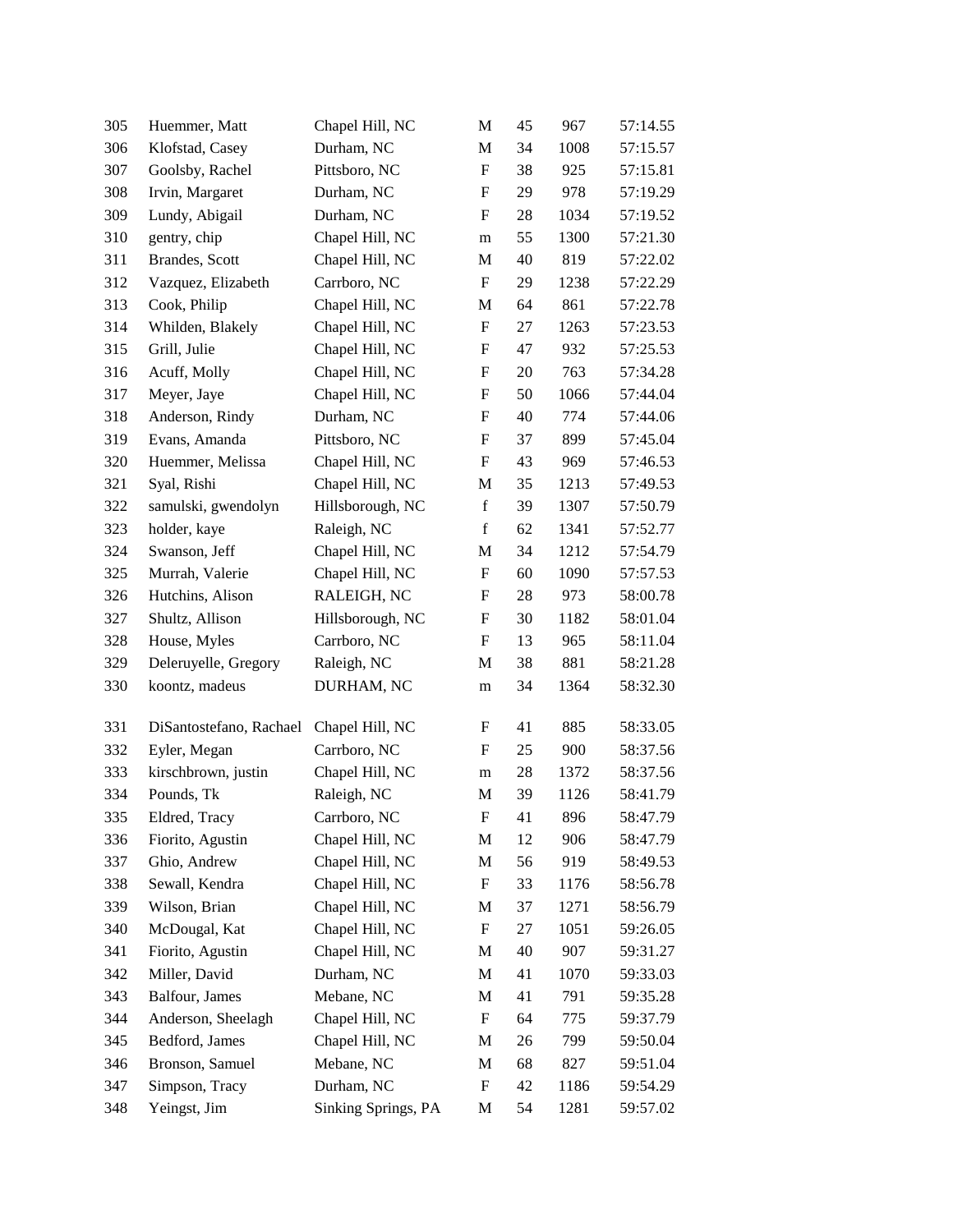| 349 | Franke, Karen                       | Durham, NC            | F                         | 57 | 911  | 1:00:02.77 |
|-----|-------------------------------------|-----------------------|---------------------------|----|------|------------|
| 350 | Barbee, Blaine                      | Hillsborough, NC      | F                         | 29 | 792  | 1:00:04.77 |
| 351 | Morris, Thomas                      | Pittsboro, NC         | M                         | 51 | 1084 | 1:00:06.27 |
| 352 | Soll, Renuka                        | Chapel Hill, NC       | $\boldsymbol{\mathrm{F}}$ | 44 | 1198 | 1:00:06.31 |
| 353 | Coulter, Kathy                      | Chapel Hill, NC       | F                         | 51 | 863  | 1:00:08.03 |
| 354 | Archer, Janet                       | Chapel Hill, NC       | $\boldsymbol{\mathrm{F}}$ | 52 | 778  | 1:00:08.77 |
| 355 | Smathers, Sarah                     | Raleigh, NC           | F                         | 24 | 1192 | 1:00:15.53 |
| 356 | Huynh, Forrest                      | Mebane, NC            | M                         | 17 | 975  | 1:00:18.05 |
| 357 | Blunk, John                         | Chapel Hill, NC       | M                         | 55 | 811  | 1:00:19.30 |
| 358 | Peacock, Allison                    | Carrboro, NC          | F                         | 26 | 1120 | 1:00:19.80 |
| 359 | Throm, Mike                         | Chapel Hill, NC       | M                         | 50 | 1223 | 1:00:23.05 |
| 360 | Kelley, Alexia                      | Carrboro, NC          | F                         | 34 | 994  | 1:00:27.28 |
| 361 | Hopson, Amy                         | Durham, NC            | $\boldsymbol{\mathrm{F}}$ | 26 | 963  | 1:00:27.54 |
| 362 | Margolin, Nancy                     | Carrboro, NC          | F                         | 58 | 1040 | 1:00:36.78 |
| 363 | Ellermann, Melissa                  | Chapel Hill, NC       | F                         | 25 | 897  | 1:00:42.55 |
| 364 | Klemens, Michelle                   | Chapel Hill, NC       | F                         | 31 | 1007 | 1:00:42.81 |
| 365 | Wayson, George                      | Durham, NC            | M                         | 50 | 1257 | 1:00:47.54 |
| 366 | Cranshaw, Joy                       | Chapel Hill, NC       | $\boldsymbol{\mathrm{F}}$ | 32 | 868  | 1:00:50.78 |
| 367 | Baldauf, Madi                       | Chapel Hill, NC       | F                         | 11 | 789  | 1:00:51.28 |
| 368 | Sims, Katy                          | Carrboro, NC          | F                         | 22 | 1187 | 1:00:51.79 |
| 369 | Wagner, Janelle                     | Durham, NC            | F                         | 36 | 1245 | 1:01:03.52 |
| 370 | reebye, laura                       | Durham, NC            | F                         | 38 | 1133 | 1:01:07.78 |
| 371 | Prentice, Brian                     | Chapel Hill, NC       | M                         | 24 | 1129 | 1:01:11.04 |
| 372 | O'Brien, Timothy                    | Chapel Hill, NC       | M                         | 39 | 1107 | 1:01:12.52 |
| 373 | Hardy, Alexandra                    | Durham, NC            | F                         | 27 | 939  | 1:01:13.79 |
| 374 | Morgan, Kevin                       | Carrboro, NC          | M                         | 68 | 1082 | 1:01:15.27 |
| 375 | Shuchalina, Nataliya                | Apex, NC              | F                         | 34 | 1180 | 1:01:19.06 |
| 376 | Li, Vivian                          | Durham, NC            | F                         | 54 | 1025 | 1:01:19.30 |
| 377 | Hein, Leah                          | <b>BURLINGTON, NC</b> | F                         | 33 | 950  | 1:01:34.53 |
| 378 | Hunter, Jill                        | Chapel Hill, NC       | $\boldsymbol{\mathrm{F}}$ | 40 | 970  | 1:01:34.79 |
| 379 | Campbell, Kortni                    | Huntersville, NC      | $\boldsymbol{\mathrm{F}}$ | 34 | 837  | 1:01:36.03 |
| 380 | O'Brien, Jonathon                   | Chapel Hill, NC       | M                         | 31 | 1106 | 1:01:37.77 |
| 381 | Arnel, Tom                          | Carrboro, NC          | $\mathbf M$               | 48 | 779  | 1:01:38.29 |
| 382 | Higgins, Christopher                | Carrboro, NC          | M                         | 25 | 956  | 1:01:47.29 |
| 383 | Brooks, Denean                      | Hillsborough, NC      | F                         | 40 | 828  | 1:02:02.78 |
| 384 | jenkins, keenan                     | Chapel Hill, NC       | m                         | 60 | 1374 | 1:02:15.79 |
| 385 | Briggs, Patricia                    | Mebane, NC            | F                         | 55 | 825  | 1:02:18.54 |
| 386 | Garcia-Granados, Alexand Durham, NC |                       | F                         | 48 | 918  | 1:02:27.29 |
| 387 | Coulter, Paige                      | Chapel Hill, NC       | F                         | 26 | 865  | 1:02:27.54 |
| 388 | Samouelian, Peter                   | Cary, NC              | M                         | 42 | 1161 | 1:02:28.27 |
| 389 | Oshimura, Kanako                    | Chapel Hill, NC       | F                         | 32 | 1368 | 1:02:32.03 |
| 390 | romer, hal                          | Greensboro, NC        | ${\rm m}$                 | 30 | 1367 | 1:02:35.02 |
| 391 | samouelian, mary                    | Cary, NC              | $\mathbf f$               | 45 | 1160 | 1:02:37.04 |
| 392 | Faison, Delvecchio                  | Durham, NC            | M                         | 34 | 901  | 1:02:38.27 |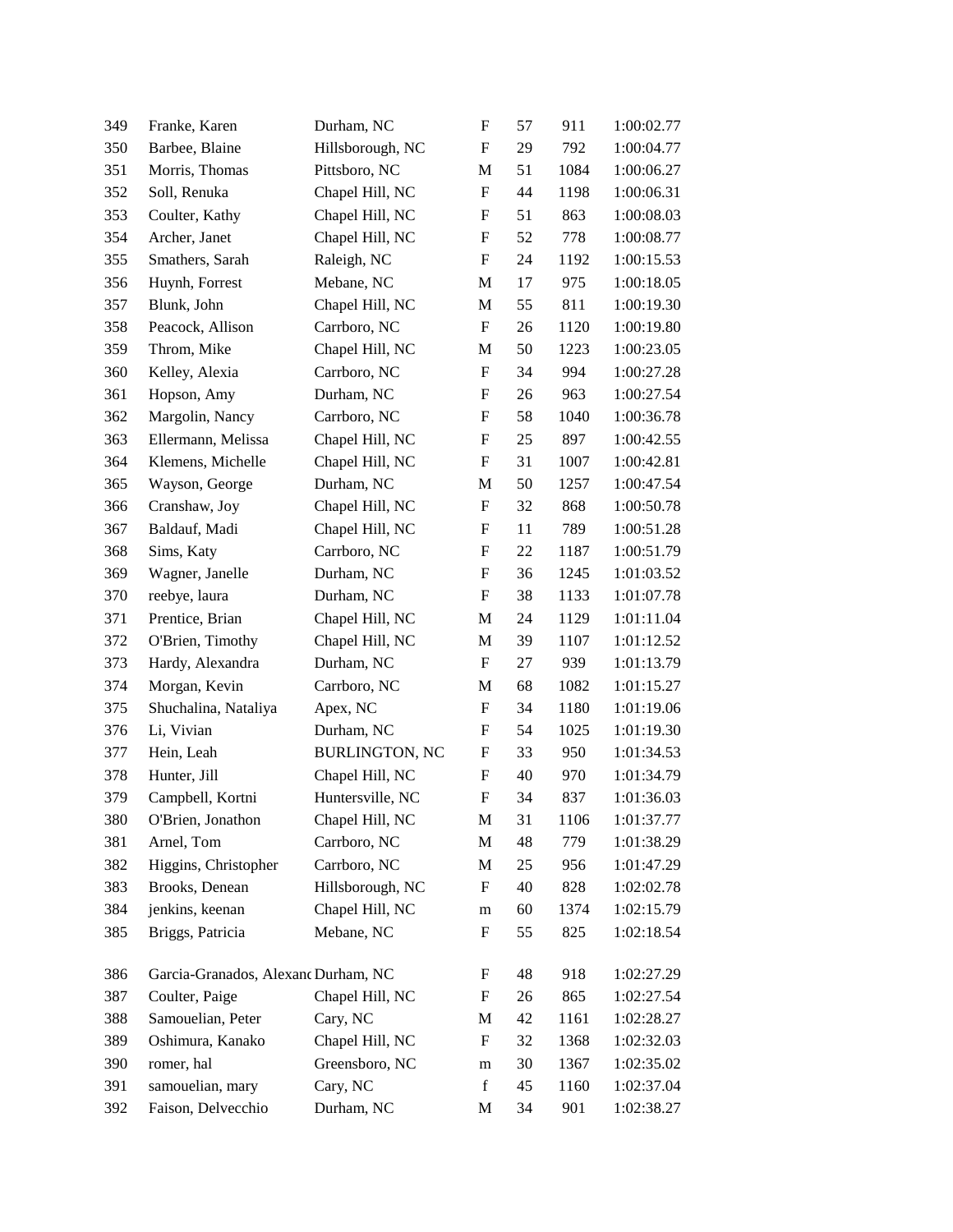| 393 | Justice, Becky                        | Durham, NC        | F                         | 31 | 987  | 1:02:47.05 |
|-----|---------------------------------------|-------------------|---------------------------|----|------|------------|
| 394 | May, Monica                           | Chapel Hill, NC   | F                         | 31 | 1047 | 1:02:55.05 |
| 395 | Crummett, Bobbi                       | Chapel Hill, NC   | $\boldsymbol{\mathrm{F}}$ | 50 | 1330 | 1:02:55.77 |
| 396 | Lawrence, Susan                       | Chapel Hill, NC   | F                         | 50 | 1018 | 1:02:56.05 |
| 397 | O'Loughlin, Kathleen                  | Chapel Hill, NC   | F                         | 51 | 1109 | 1:02:57.78 |
| 398 | Swann, Shannon                        | Holly Springs, NC | $\boldsymbol{\mathrm{F}}$ | 39 | 1211 | 1:02:59.78 |
| 399 | Williams, Michael                     | Holly Springs, NC | M                         | 44 | 1267 | 1:02:59.80 |
| 400 | Mucb, Kristen                         | Chapel Hill, NC   | $\mathbf F$               | 23 | 1089 | 1:03:06.54 |
| 401 | Fields, Debra                         | Hillsborough, NC  | F                         | 48 | 904  | 1:03:08.27 |
| 402 | Bodenheimer, Thomas                   | Carrboro, NC      | M                         | 41 | 812  | 1:03:11.29 |
| 403 | macmullin, sean                       | Chapel Hill, NC   | m                         | 26 | 1036 | 1:03:11.53 |
| 404 | Strain, Jacqueline                    | Chapel Hill, NC   | F                         | 24 | 1203 | 1:03:16.05 |
| 405 | Perry, Susan                          | Chapel Hill, NC   | f                         | 47 | 1121 | 1:03:23.05 |
| 406 | Murray, Michael                       | Carrboro, NC      | M                         | 25 | 1094 | 1:03:25.28 |
| 407 | Gandee, Joyce                         | Efland, NC        | F                         | 54 | 915  | 1:03:39.02 |
| 408 | Rumsey, Jaime                         | Holly Springs, NC | M                         | 37 | 1157 | 1:03:42.77 |
| 409 | massey, marianne                      | Chapel Hill, NC   | F                         | 38 | 1044 | 1:03:50.29 |
| 410 | Fiori, Alison                         | Durham, NC        | F                         | 36 | 905  | 1:03:56.53 |
| 411 | Gregory, Bonnie                       | Durham, NC        | F                         | 56 | 929  | 1:03:59.77 |
| 412 | Pooley, Paul                          | Durham, NC        | m                         | 56 | 1353 | 1:04:09.28 |
| 413 | Boone, Joan                           | Efland, NC        | F                         | 58 | 816  | 1:04:09.29 |
| 414 | Spagnardi, Colleen                    | DURHAM, NC        | F                         | 30 | 1200 | 1:04:09.31 |
| 415 | Kern, Carolyn                         | Chapel Hill, NC   | F                         | 41 | 1001 | 1:04:20.77 |
| 416 | Mallon, Mark                          | Chapel Hill, NC   | M                         | 24 | 1039 | 1:04:21.79 |
| 417 | lyford, anne                          | Durham, NC        | $\mathbf f$               | 33 | 1363 | 1:04:32.29 |
| 418 | Grimme, Sarah                         | Carrboro, NC      | $\boldsymbol{\mathrm{F}}$ | 25 | 934  | 1:04:37.29 |
| 419 | leyden, melanie                       | Durham, NC        | f                         | 45 | 1319 | 1:04:43.29 |
| 420 | Simon, Joanne                         | <b>GRAHAM, NC</b> | F                         | 38 | 1185 | 1:04:49.28 |
| 421 | Dobson-Genderson, Meg Chapel Hill, NC |                   | f                         | 42 | 1310 | 1:04:59.04 |
| 422 | Stern, Dalia                          | Carrboro, NC      | $\boldsymbol{\mathrm{F}}$ | 25 | 1202 | 1:05:00.80 |
| 423 | Brewer-Jensen, Ella                   | Snow Camp, NC     | $\boldsymbol{\mathrm{F}}$ | 16 | 822  | 1:05:01.80 |
| 424 | VYAS, LISA                            | Hillsborough, NC  | F                         | 32 | 1244 | 1:05:04.02 |
| 425 | Roggenbuck, Sharon                    | Hillsborough, NC  | $\boldsymbol{\mathrm{F}}$ | 72 | 1147 | 1:05:06.03 |
| 426 | Villa Torres, Laura                   | Carrboro, NC      | F                         | 30 | 1239 | 1:05:11.55 |
| 427 | MORENO, VICTOR                        | Hillsborough, NC  | M                         | 43 | 1080 | 1:05:12.54 |
| 428 | Boyd, Ashley                          | Chapel Hill, NC   | $\boldsymbol{F}$          | 29 | 818  | 1:05:16.28 |
| 429 | Cupitt, Julia                         | DURHAM, NC        | F                         | 63 | 1306 | 1:05:17.53 |
| 430 | Cunningham, Maureen                   | Hillsborough, NC  | $\boldsymbol{F}$          | 48 | 871  | 1:05:20.53 |
| 431 | Moos, Katja                           | Chapel Hill, NC   | F                         | 43 | 1299 | 1:05:37.55 |
| 432 | rose, evan                            | Chapel Hill, NC   | m                         | 14 | 1149 | 1:05:38.54 |
| 433 | Jones, Deanna                         | Knightdale, NC    | F                         | 39 | 984  | 1:05:39.80 |
| 434 | Brecher, Dani                         | Chapel Hill, NC   | F                         | 23 | 820  | 1:05:41.78 |
| 435 | neelon, jeff                          | Lumberton, NC     | m                         | 62 | 1098 | 1:05:45.27 |
| 436 | Greene, Deb                           | Chapel Hill, NC   | F                         | 54 | 928  | 1:05:54.28 |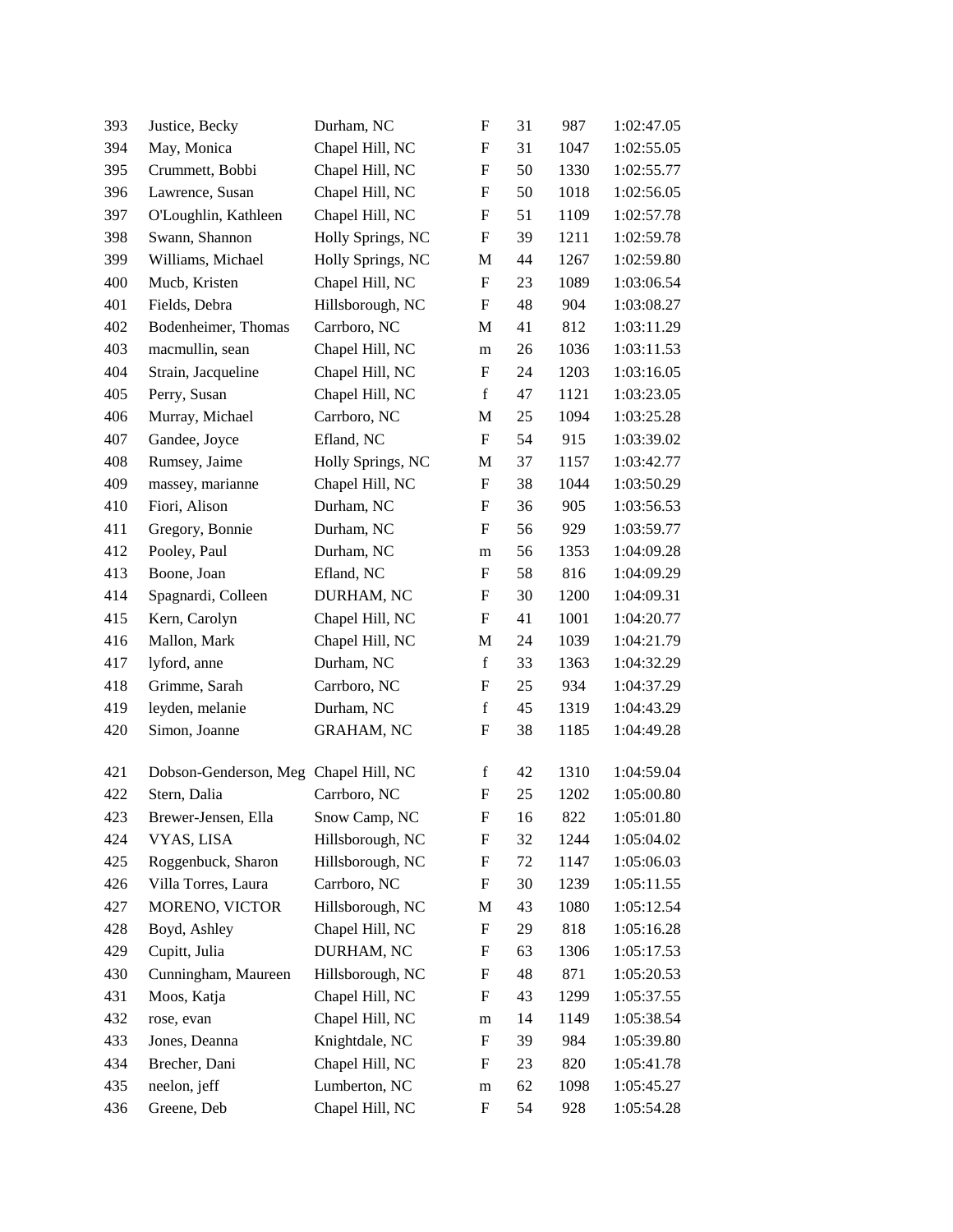| 437 | Miller, Lindsay                           | Durham, NC        | F                         | 32 | 1071 | 1:06:00.04 |
|-----|-------------------------------------------|-------------------|---------------------------|----|------|------------|
| 438 | cooner, darryll                           | Knightdale, NC    | m                         | 37 | 1342 | 1:06:08.04 |
| 439 | Pardington, Joseph                        | Chapel Hill, NC   | M                         | 48 | 1115 | 1:06:09.55 |
| 440 | theriot, barbara                          | Durham, NC        | $\boldsymbol{\mathrm{F}}$ | 32 | 1220 | 1:06:23.30 |
| 441 | Powers, Bill                              | Chapel Hill, NC   | M                         | 77 | 1291 | 1:06:30.78 |
| 442 |                                           |                   | F                         | 40 | 1261 | 1:06:39.04 |
| 443 | Wertley-Rotenberry, Julia Chapel Hill, NC | Chapel Hill, NC   |                           | 43 | 790  | 1:06:41.02 |
| 444 | Baldauf, Rich<br>Darrow, Catherine        | Carrboro, NC      | M<br>F                    | 40 | 873  | 1:06:42.54 |
|     |                                           | DURHAM, NC        |                           |    |      |            |
| 445 | Posthill, Natalia                         |                   | F                         | 23 | 1125 | 1:06:42.77 |
| 446 | Williams, Bill                            | Chapel Hill, NC   | M                         | 41 | 1265 | 1:06:48.53 |
| 447 | hanet, richard                            | Chapel Hill, NC   | m                         | 58 | 1351 | 1:07:00.31 |
| 448 | Rogers, Kimberly                          | Carrboro, NC      | F                         | 40 | 1146 | 1:07:02.81 |
| 449 | Morovati, Meredith                        | Carrboro, NC      | F                         | 42 | 1083 | 1:07:05.55 |
| 450 | Gillaspy, Kathi                           | Raleigh, NC       | $\boldsymbol{\mathrm{F}}$ | 41 | 921  | 1:07:05.81 |
| 451 | Duffy Coyle, Courtney                     | Durham, NC        | $\boldsymbol{\mathrm{F}}$ | 30 | 891  | 1:07:09.54 |
| 452 | Colville, Kathleen                        | Efland, NC        | F                         | 36 | 857  | 1:07:09.55 |
| 453 | Rice, Tammy                               | Mebane, NC        | $\boldsymbol{\mathrm{F}}$ | 45 | 1138 | 1:07:10.05 |
| 454 | TAYLOR, LISA                              | Efland, NC        | $\boldsymbol{\mathrm{F}}$ | 36 | 1218 | 1:07:12.02 |
| 455 | Anderson, DeWana                          | Carrboro, NC      | $\boldsymbol{\mathrm{F}}$ | 44 | 773  | 1:07:22.04 |
| 456 | Wayson, Jennifer                          | Durham, NC        | $\boldsymbol{\mathrm{F}}$ | 45 | 1258 | 1:07:35.04 |
| 457 | Ingersoll, Amanda                         | Chapel Hill, NC   | F                         | 26 | 977  | 1:07:43.53 |
| 458 | Ashe, Mike                                | Durham, NC        | M                         | 65 | 781  | 1:07:45.02 |
| 459 | Stafford, Renae                           | Carrboro, NC      | F                         | 53 | 1201 | 1:07:50.02 |
| 460 | Hudson, Tara                              | <b>GRAHAM, NC</b> | F                         | 33 | 966  | 1:08:03.30 |
| 461 | Barnes, Glenn                             | <b>GRAHAM, NC</b> | M                         | 34 | 794  | 1:08:03.32 |
| 462 | McElroy, Diana                            | Chapel Hill, NC   | F                         | 50 | 1052 | 1:08:03.78 |
| 463 | STUTTS, JULIE                             | Rocky Mount, NC   | F                         | 37 | 1204 | 1:08:03.78 |
| 464 | Swanstrom, Ron                            | Chapel Hill, NC   | M                         | 61 | 1352 | 1:08:25.54 |
| 465 | Lane, Nancy                               | Chapel Hill, NC   | $\boldsymbol{F}$          | 60 | 1015 | 1:08:36.29 |
| 466 | Van Noord, Megan                          | Carrboro, NC      | $\boldsymbol{\mathrm{F}}$ | 29 | 1235 | 1:08:47.28 |
| 467 | Williams, Tim                             | Chapel Hill, NC   | M                         | 52 | 1270 | 1:08:54.06 |
| 468 | Lujan, Nan                                | Chapel Hill, NC   | $\boldsymbol{\mathrm{F}}$ | 31 | 1032 | 1:08:57.05 |
| 469 | Sumner, CC                                | Durham, NC        | F                         | 32 | 1207 | 1:09:02.05 |
| 470 | Asllani, Melissa                          | Durham, NC        | F                         | 29 | 782  | 1:09:03.03 |
| 471 | Harrington, Jerry                         | Chapel Hill, NC   | M                         | 54 | 942  | 1:09:05.27 |
| 472 | Hickerson, Weaver                         | Chapel Hill, NC   | M                         | 49 | 955  | 1:09:09.80 |
| 473 | Higgins, Jessica                          | Carrboro, NC      | F                         | 24 | 957  | 1:09:21.52 |
| 474 | Baldauf, Grace                            | Chapel Hill, NC   | F                         | 13 | 788  | 1:09:40.79 |
| 475 | Proctor, Sue                              | Mebane, NC        | $\boldsymbol{F}$          | 62 | 1130 | 1:09:42.80 |
| 476 | Albury, Robert                            | Carrboro, NC      | M                         | 28 | 767  | 1:09:56.03 |
| 477 | Daugherty, Cynthia                        | Raleigh, NC       | F                         | 37 | 874  | 1:09:56.28 |
| 478 | Bazin, Aimee                              | Carrboro, NC      | F                         | 28 | 797  | 1:10:00.27 |
| 479 | tipton, bj                                | Chapel Hill, NC   | F                         | 48 | 1224 | 1:10:03.29 |
| 480 | Sambdman, Kim                             | WAKE FOREST, NC   | $\boldsymbol{\mathrm{F}}$ | 49 | 1159 | 1:10:10.29 |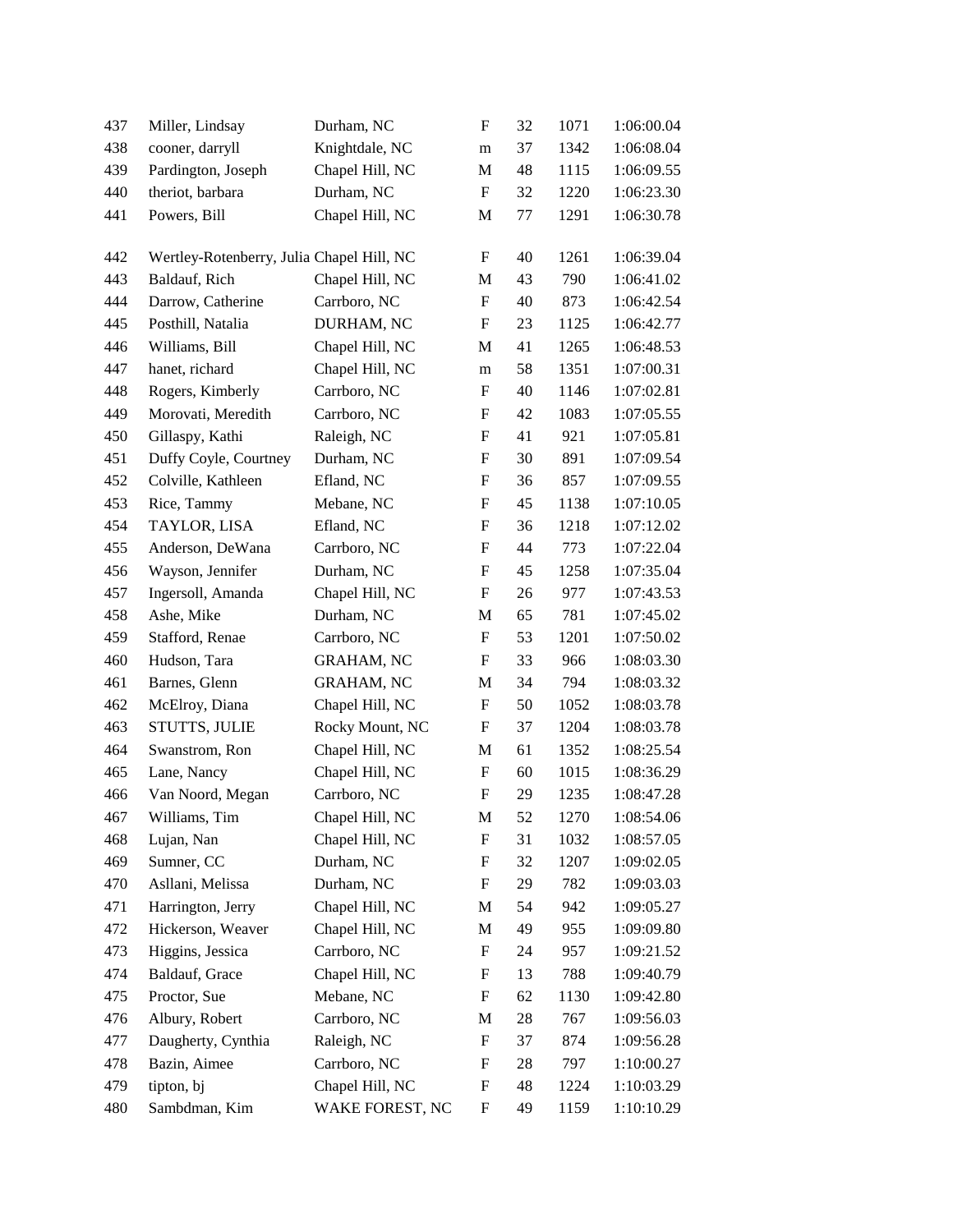| 481 | Walker, Kristin                           | Raleigh, NC       | F                         | $26\,$ | 1249 | 1:10:26.03 |
|-----|-------------------------------------------|-------------------|---------------------------|--------|------|------------|
| 482 | Hanson-Baldauf, Dana                      | Chapel Hill, NC   | F                         | 42     | 938  | 1:10:38.28 |
| 483 | Payton, Tarry                             | Durham, NC        | $\boldsymbol{\mathrm{F}}$ | 35     | 1118 | 1:10:46.52 |
| 484 | Morrison, Susan                           | Durham, NC        | F                         | 39     | 1085 | 1:11:08.27 |
| 485 | Newman, Naomi                             | Efland, NC        | F                         | 46     | 1101 | 1:11:15.79 |
| 486 | Bullard, Beth                             | CARY, NC          | F                         | 32     | 831  | 1:11:15.80 |
| 487 | Sisk, Robert                              | Chapel Hill, NC   | $\mathbf M$               | 54     | 1188 | 1:11:19.03 |
| 488 | Buonfiglio, Mary                          | Chapel Hill, NC   | F                         | 50     | 832  | 1:11:19.04 |
| 489 | Dawson, Kim                               | Carrboro, NC      | F                         | 53     | 879  | 1:11:19.79 |
| 490 | patnaude, adrianne                        | Durham, NC        | $\mathbf f$               | 28     | 968  | 1:11:22.54 |
| 491 | Milledge, Evan                            | Chapel Hill, NC   | $\mathbf M$               | 6      | 1068 | 1:11:37.53 |
| 492 | Keenan, Katharine                         | Washington, DC    | F                         | 37     | 992  | 1:11:49.52 |
| 493 | McCormick, Maggie                         | Chapel Hill, NC   | F                         | 29     | 1050 | 1:11:51.78 |
| 494 | Neiser, Anne                              | Chapel Hill, NC   | F                         | 31     | 1099 | 1:11:52.31 |
| 495 | Hackney, Loretta                          | Chapel Hill, NC   | $\boldsymbol{\mathrm{F}}$ | 42     | 935  | 1:12:01.30 |
| 496 | worthy, sophie                            | Chapel Hill, NC   | $\mathbf f$               | 13     | 1278 | 1:12:05.04 |
| 497 | Cook, Elizabeth C                         | Carrboro, NC      | F                         | 44     | 860  | 1:12:05.80 |
| 498 | Milledge, Tom                             | Chapel Hill, NC   | M                         | 51     | 1069 | 1:12:07.03 |
| 499 | Lathren, Christine                        | Chapel Hill, NC   | F                         | 33     | 1017 | 1:12:08.02 |
| 500 | Naylor, Paul                              | Durham, NC        | M                         | 73     | 1097 | 1:12:10.02 |
| 501 | WITTKOWSKY, STEPH Chapel Hill, NC         |                   | M                         | 73     | 1274 | 1:12:18.56 |
| 502 | Justice, Adam                             | Durham, NC        | M                         | 32     | 986  | 1:12:24.80 |
| 503 | Murray, Sharon                            | Chapel Hill, NC   | $\mathbf f$               | 48     | 1095 | 1:12:58.31 |
| 504 | Murray, Kathleen                          | Chapel Hill, NC   | F                         | 20     | 1092 | 1:12:58.53 |
| 505 | Owens, Richard                            | Chapel Hill, NC   | M                         | 67     | 1339 | 1:13:47.29 |
| 506 | Abler, Laurie                             | Chapel Hill, NC   | F                         | 35     | 762  | 1:14:15.27 |
| 507 | Tantum, Stacy                             | Durham, NC        | F                         | 38     | 1214 | 1:14:37.53 |
| 508 | Wagner, Kari                              | Pittsboro, NC     | F                         | 29     | 1246 | 1:14:38.52 |
| 509 | Richards Bornn, Lorraine Hillsborough, NC |                   | $\boldsymbol{\mathrm{F}}$ | 50     | 1139 | 1:14:42.29 |
| 510 | Von Hoene, Nicholas GRAHAM, NC            |                   | M                         | 33     | 1240 | 1:15:46.78 |
| 511 | Von Hoene, Rebecca                        | <b>GRAHAM, NC</b> | F                         | 37     | 1241 | 1:15:47.52 |
| 512 | Reed, Christine                           | Pittsboro, NC     | F                         | 40     | 1135 | 1:15:58.55 |
| 513 | McClellan, Elizabeth                      | Chapel Hill, NC   | F                         | 21     | 1049 | 1:16:05.29 |
| 514 | Schmitt, Kristin                          | Rocky Mount, NC   | F                         | 21     | 1169 | 1:16:13.28 |
| 515 | warshawsky, megan                         | Hillsborough, NC  | F                         | 22     | 1253 | 1:16:14.79 |
| 516 | <b>BROWN, SANDRA</b>                      | <b>GRAHAM, NC</b> | F                         | 54     | 829  | 1:16:18.52 |
| 517 | Bornn, Garnet                             | Hillsborough, NC  | M                         | 53     | 817  | 1:16:54.03 |
| 518 | Harrewijn, Alma                           | Pittsboro, NC     | F                         | 52     | 941  | 1:17:36.02 |
| 519 | richardson, catherine                     | Raleigh, NC       | f                         | 28     | 1346 | 1:18:41.28 |
| 520 | miller, angeni                            | Raleigh, NC       | $\mathbf f$               | 28     | 1347 | 1:18:42.77 |
| 521 | Huynh, Deborah                            | Mebane, NC        | F                         | 53     | 974  | 1:19:13.30 |
| 522 | Taurasi, Lynda-Marie                      | Carrboro, NC      | F                         | 33     | 1215 | 1:23:32.02 |
| 523 | Archambault, Anna                         | RALEIGH, NC       | F                         | 29     | 776  | 1:24:01.02 |